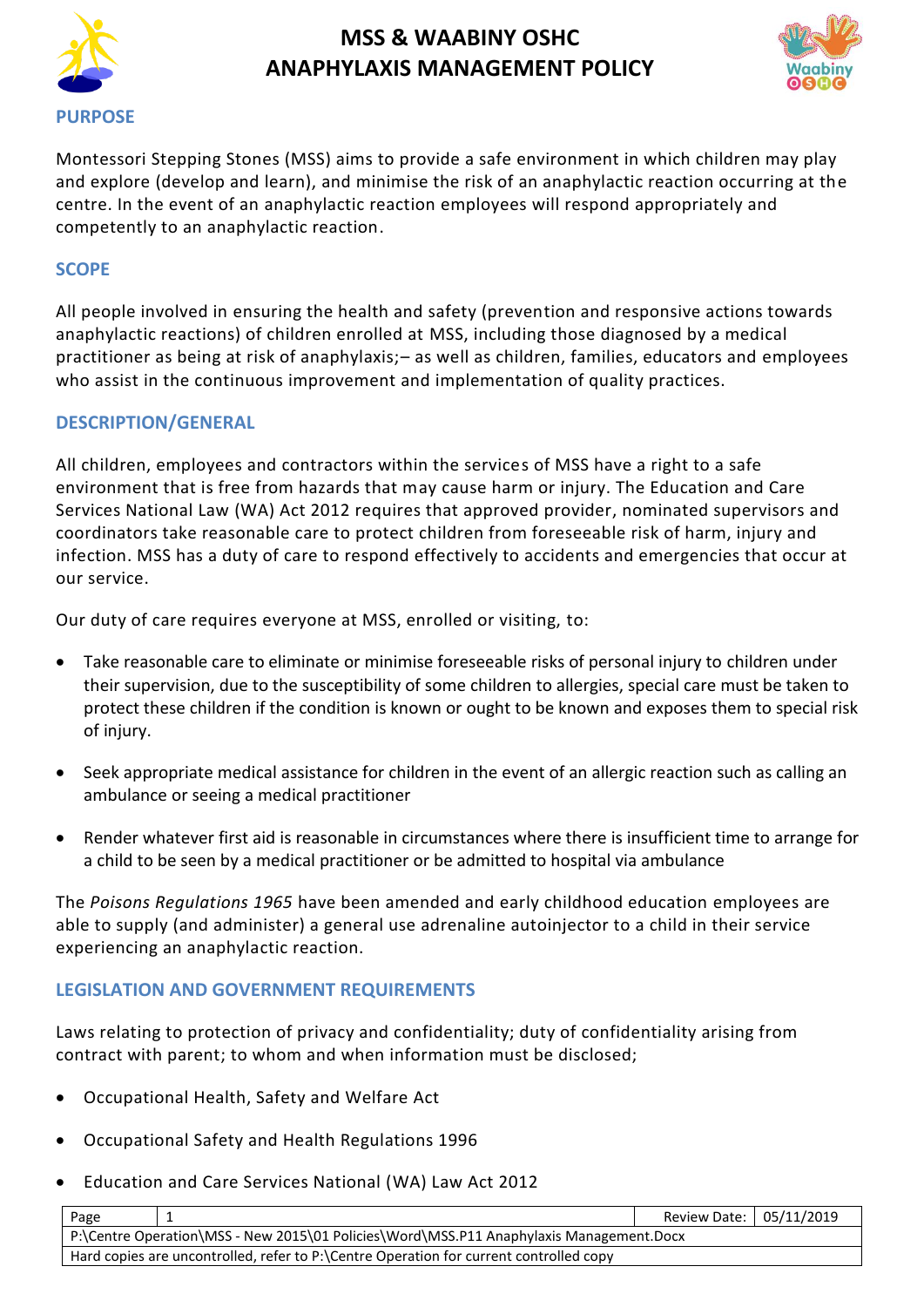



- Education and Care Services National (WA) Regulations 2012
- Equal Opportunity Anti-discrimination
- Poisons Act 1964 and Poisons Regulations 1965

### **CHILDREN'S NEEDS**

A safe environment in which to play and learn (develop and learn). Appropriate care in the event of an incident or accident. Not singled out as different; to feel safe: to be protected from their allergens.

## **FAMILIES' NEEDS**

To feel confident that their child's safety is being assured, and that MSS is a safe place. To reduce their anxiety and feel confident that their child is safe; to feel that their concerns are taken seriously.

## **EDUCATOR AND EMPLOYEES NEEDS**

A safe workplace with appropriate training in first aid (including anaphylaxis, emergency asthma management) to reduce their anxiety in dealing with an anaphylactic response and cardiopulmonary resuscitation (CPR), well planned and practised emergency as well as evacuation procedures. Appropriate allocation of resources to maintain a safe environment.

### **MANAGEMENT NEEDS**

To minimise legal liability of MSS and ensure safety issues are brought to their attention. That parents/guardians understand the serious nature of some allergies and how they can assist MSS to avoid allergens. To be informed and educated in regard to anaphylaxis; appropriate policies are written, adhered to and regularly updated and that employees are prepared to act in emergency situations. Action Plans are prepared with input from a child's medical practitioner and parent/guardian, and endorsed by both.

#### **ANAPHYLAXIS**

Anaphylaxis is a severe, rapidly progressive allergic reaction that is potentially life threatening. The prevalence of allergies is increasing with approximately 1 in 20 Australian children having food allergy and approximately 1 in 50 having peanut allergy.

The most common allergens in children are:

- peanuts
- eggs
- tree nuts (e.g. cashews)
- cow's milk
- fish and shellfish

| Page                                                                                    |  | Review Date: 05/11/2019 |  |  |  |
|-----------------------------------------------------------------------------------------|--|-------------------------|--|--|--|
| P:\Centre Operation\MSS - New 2015\01 Policies\Word\MSS.P11 Anaphylaxis Management.Docx |  |                         |  |  |  |
| Hard copies are uncontrolled, refer to P:\Centre Operation for current controlled copy  |  |                         |  |  |  |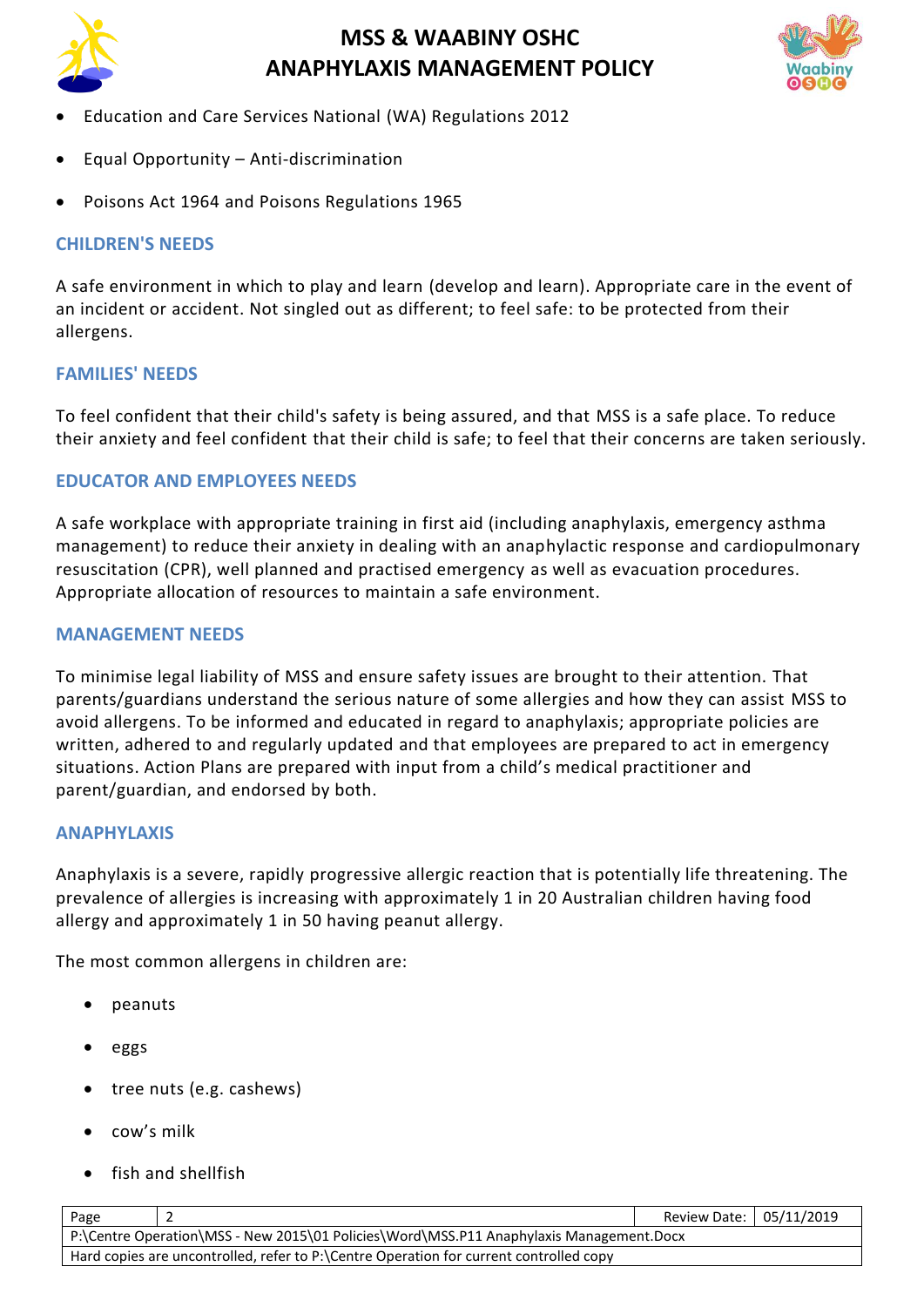



- wheat
- soy
- sesame
- certain insect stings (particularly bee stings)

The key to the prevention of anaphylaxis in early childhood education services is knowledge of those children who have been diagnosed as at risk, awareness of allergens, and prevention of exposure to those allergens. Communication between early childhood education services and parents/guardians is important in helping children avoid exposure.

Adrenaline given through an adrenaline autoinjector (such as an EpiPen<sup>®</sup> or Anapen®) into the muscle of the outer mid-thigh is the most effective first aid treatment for anaphylaxis.

## **IDENTIFYING ALLERGIC CHILDREN**

Prior to enrolment or as soon as an allergy is diagnosed, MSS will require an Individual Anaphylaxis Health Care Plan (ASCIA) for the child in consultation with the child's parents/guardians and appropriate health professionals.

Further, at the time of enrolment parents/guardians will be asked to identify if their child has any special dietary needs on the enrolment form. The dietary requirements should be reviewed with the parent/guardian every six months, and a current (no more than 4 weeks old) printed list of dietary requirements will be placed in the kitchen for the food coordinator, who has the responsibility of preparing the food.

Whenever a child with severe allergies is enrolled at MSS, or newly diagnosed as having a severe allergy, all employees will be informed of:

- The child's name and room
- Where the child's ASCIA Action Plan will be located
- Where the child's adrenaline autoinjector is located
- The responsibility for administering the adrenaline autoinjector

New employees will be given information about children's special needs (including children with severe allergies) during the orientation process.

MSS will discuss the provision of a Medic Alert bracelet for the child at risk of anaphylaxis with parents/guardians.

## **EMPLOYEES TRAINING**

An appropriate number of employees will be trained in the prevention, recognition and treatment of anaphylaxis in early childhood education settings, including the use of adrenaline autoinjectors.

| Page                                                                                    |  | Review Date: 05/11/2019 |  |  |
|-----------------------------------------------------------------------------------------|--|-------------------------|--|--|
| P:\Centre Operation\MSS - New 2015\01 Policies\Word\MSS.P11 Anaphylaxis Management.Docx |  |                         |  |  |
| Hard copies are uncontrolled, refer to P:\Centre Operation for current controlled copy  |  |                         |  |  |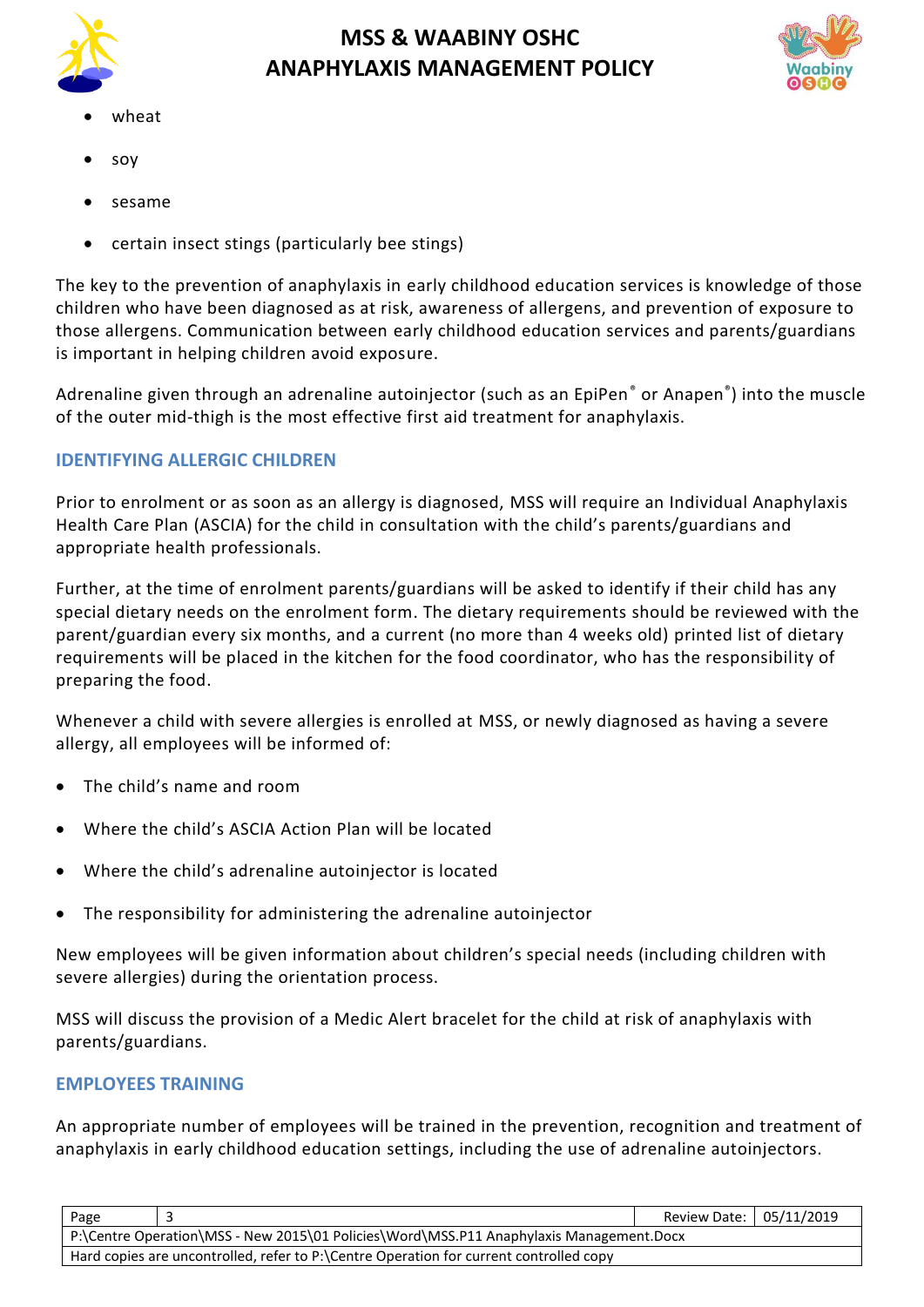



MSS will determine which of their employees should be trained to ensure that someone in close proximity to the child is always on hand to act in an emergency; this may mean that all employees should be trained, yet in cases it may be sufficient for only those employees who work with the child to be trained.

MSS will ensure the Food Coordinator is trained in managing the provision of meals for a child with allergies, including high levels of care in preventing cross contamination during storage, handling, preparation and serving of food. Training will also be given in planning appropriate menus including identifying written and hidden sources of food allergens on food labels.

MSS has available an extra adrenaline auto-injector in case of a situation where a child or adult may have an anaphylactic reaction without having their own injector pen.

Anaphylaxis emergency procedures will be conducted and evaluated annually to ensure employees are confident in the procedure and able to act in an emergency.

## **EMERGENCY PROCEDURES**

The child's Individual Anaphylaxis Health Care Plan should be completed in consultation with the child's parents/guardians and appropriate health professionals. Such consultation includes:

- approval of the plan
- consent for the information contained within the plan to be made available to both early childhood education employees and emergency medical personnel (if necessary).

The child's Individual Anaphylaxis Health Care Plan must include information relating to the immediate transport to hospital in an ambulance after an anaphylactic reaction. Repeat episodes of anaphylaxis may necessitate the child requiring additional medical treatment.

The child's ASCIA Action Plan will be placed in the medical folder within the room. This will ensure it can be regularly read by early childhood education employees where the child may be present during the day. Due to changes in the Privacy Act (1988) in 2017, services are no longer able to display medical action plans in the centre. All employees are aware of the location of the medical folder in the rooms, and have immediate access to these at any time.

The nominated supervisor/certified supervisor will inform the educators and employees of the agreed Individual Anaphylaxis Health Care Plan for the child and obtain their endorsement for the plan to proceed. All information on the child's Individual Anaphylaxis Health Care Plan should be reviewed at least annually with the child's parents/guardians to ensure information is current to the child's developmental level.

The child's Individual Anaphylaxis Health Care Plan should be reviewed prior to any special activities (e.g. excursions) to ensure information is current and correct, and any specific contingencies are pre planned.

| Page                                                                                    |  | Review Date: 05/11/2019 |  |  |
|-----------------------------------------------------------------------------------------|--|-------------------------|--|--|
| P:\Centre Operation\MSS - New 2015\01 Policies\Word\MSS.P11 Anaphylaxis Management.Docx |  |                         |  |  |
| Hard copies are uncontrolled, refer to P:\Centre Operation for current controlled copy  |  |                         |  |  |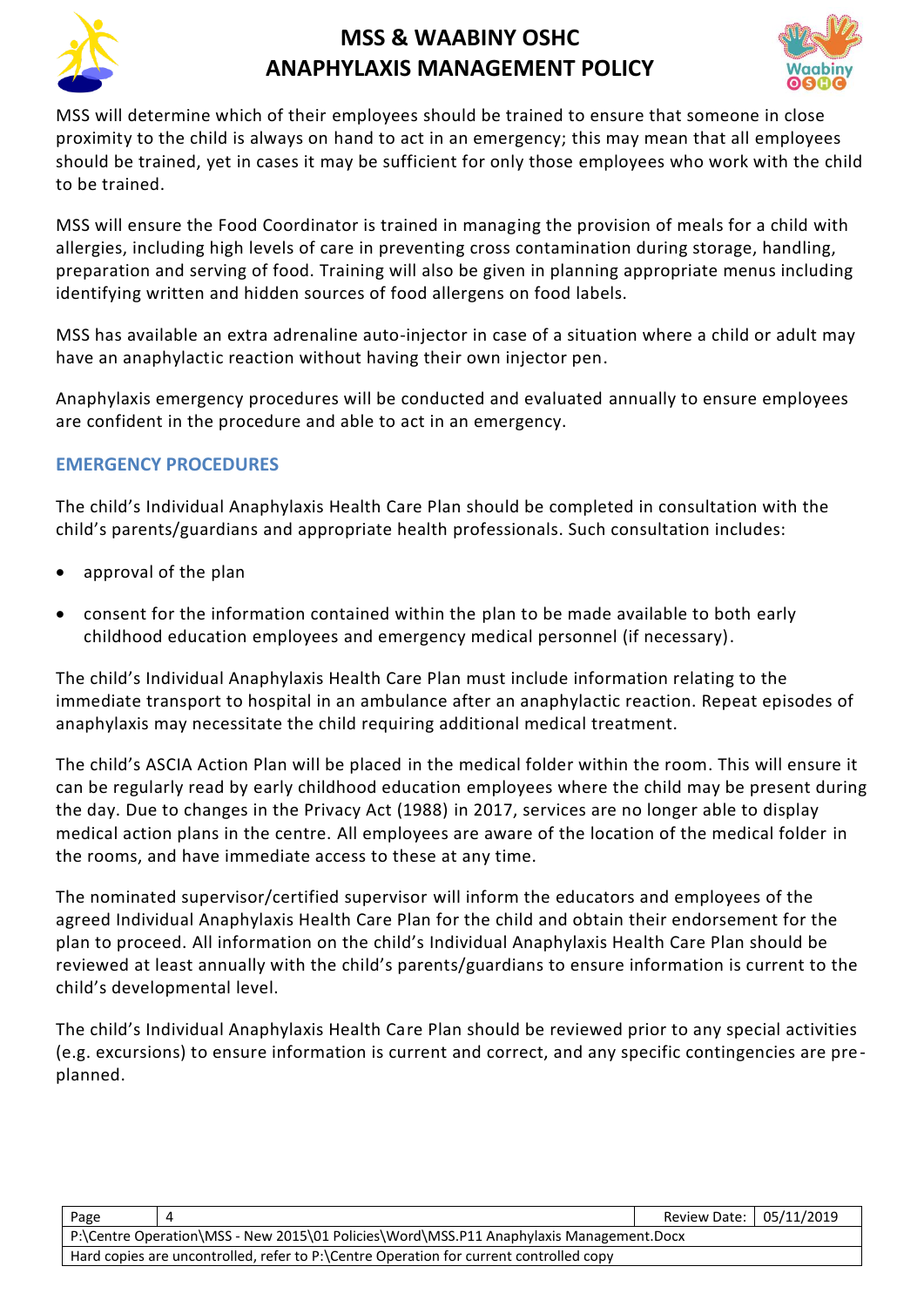



It is understood that early recognition and prompt treatment for an anaphylactic reac tion can be life-saving. Employees will therefore at least every 6 months review a child's ASCIA Action Plan to ensure they feel confident in how to respond quickly in an emergency. Parents/guardians are responsible for supplying the adrenaline autoinjector and ensuring that the medication has not expired.

After each emergency incident, the Individual Anaphylaxis Health Care Plan will be evaluated to determine if the early childhood education service's emergency response could be improved.

The child's adrenaline autoinjector (and any other medication), must be labelled with the name of the child and recommended dosage. Medication must be located in a position that is out of reach of the children, but readily available to employees. Consideration must also be given to the need to keep the adrenaline autoinjector away from excessive light, heat or cold when deciding on a suitable location.

The expiry date of the child's adrenaline autoinjector will be included on the Individual Anaphylaxis Health Care Plan. The educators will check the adrenaline autoinjector routinely to ensure it is not discoloured or expired and therefore in need of replacement. MSS educators will advise the parents/guardians at the earliest opportunity if the adrenaline autoinjector needs to be replaced.

Adrenaline autoinjectors are available in different dosages, namely:

- a smaller (junior) dosage of adrenaline for children between 10-20kg (1-5 years of age);
- a higher dosage of adrenaline for children over 20kg (or children over five years of age).

Where it is known a child has been exposed to their specific allergen, but has not developed symptoms, the child's parents/guardians should be contacted. A request should be made to collect the child and seek medical advice. MSS educators/employees closely monitor the child until the parents/guardians arrive. Immediate action should be taken if the child develops symptoms.

### **Note:**

It is quite possible that a child with no history of a previous anaphylaxis, may have their first anaphylactic reaction whilst at our centre, as these reactions only occur after the second exposure to the allergen. If educators/employees believe a child may be having an anaphylactic reaction, the extra adrenaline autoinjector for general use should be administered immediately and an ambulance called. In addition, educators/employees must follow emergency First Aid procedures immediately when required.

### **RISK MINIMISATION STRATEGIES**

In the early childhood education environment, strategies used to reduce the risk of anaphylaxis for individual children will depend on the nature of the allergen, the severity of the child's allergy and the maturity of the child.

| Page                                                                                    |  | Review Date: 05/11/2019 |  |  |
|-----------------------------------------------------------------------------------------|--|-------------------------|--|--|
| P:\Centre Operation\MSS - New 2015\01 Policies\Word\MSS.P11 Anaphylaxis Management.Docx |  |                         |  |  |
| Hard copies are uncontrolled, refer to P:\Centre Operation for current controlled copy  |  |                         |  |  |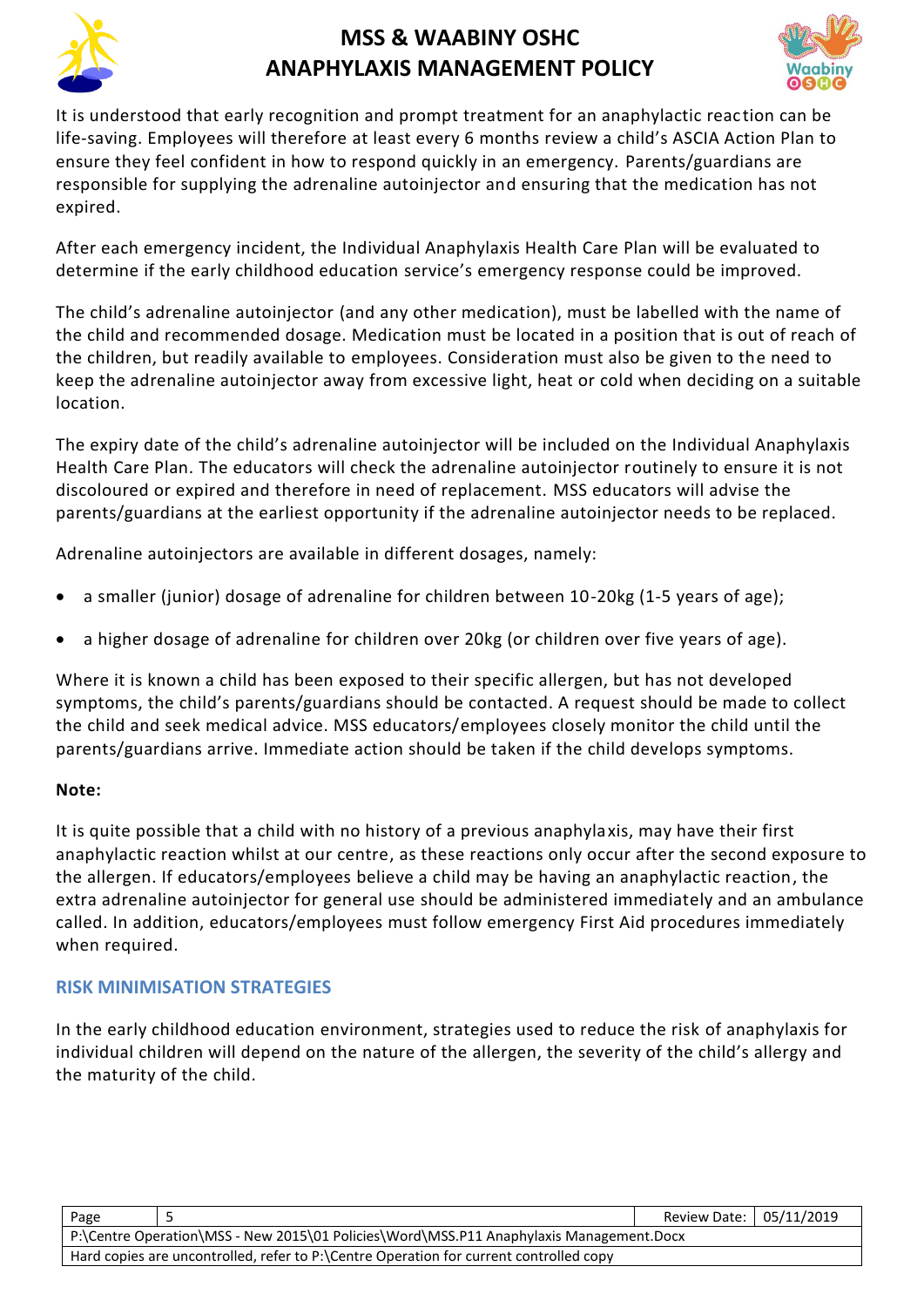



Wherever possible MSS will minimise exposure to known allergens by:

- A child at risk of food anaphylaxis should only eat lunches and snacks that have been prepared at home or at MSS under strictly supervised conditions. Children should not swap or share food, food utensils and food containers
- Special care will be taken to avoid cross contamination occurring at MSS by providing separate utensils for a child with allergies, taking extra care when cleaning surfaces, toys and equipment, and ensuring strict compliance with our hygiene policies and procedures
- Only appropriately trained employees are to prepare, handle and serve the allergic child's food, thus minimising the risk of cross contamination occurring

For some children with food allergies, contact with small amounts of certain foods (e.g. nuts) can cause allergic reactions. For this reason, all parents/guardians will be advised of specific food allergies and how they can assist MSS minimise the risk of exposure to known allergens.

Some children have severe allergic reactions to insect venoms. Prevention of insect stings from bees and wasps include measures such as:

- wearing shoes when outdoors
- closing windows in cars and buses
- taking great care when drinking out of glasses, walking around wet areas, or when walking in grasses which are in flower

Educators/employees will regularly inspect for bee and wasp nests on or near the property and store garbage in well-covered containers so that insects are not attracted.

Particular care will be taken when planning cooking or craft activities involving the use of empty food packaging to avoid inadvertently exposing the child to allergens. The same level of care will be employed to outside activities.

Educators/employees will help the child at risk of anaphylaxis to develop trust and confidence that they will be safe while they are at MSS by:

- talking to the child about their symptoms to allergic reactions so they know how to describe these symptoms to educators/employees when they are having an anaphylactic reaction
- taking the child's and their parent's/guardian's concerns seriously
- making every effort to address any concerns they may raise

| Page                                                                                    |  | Review Date: 05/11/2019 |  |  |
|-----------------------------------------------------------------------------------------|--|-------------------------|--|--|
| P:\Centre Operation\MSS - New 2015\01 Policies\Word\MSS.P11 Anaphylaxis Management.Docx |  |                         |  |  |
| Hard copies are uncontrolled, refer to P:\Centre Operation for current controlled copy  |  |                         |  |  |